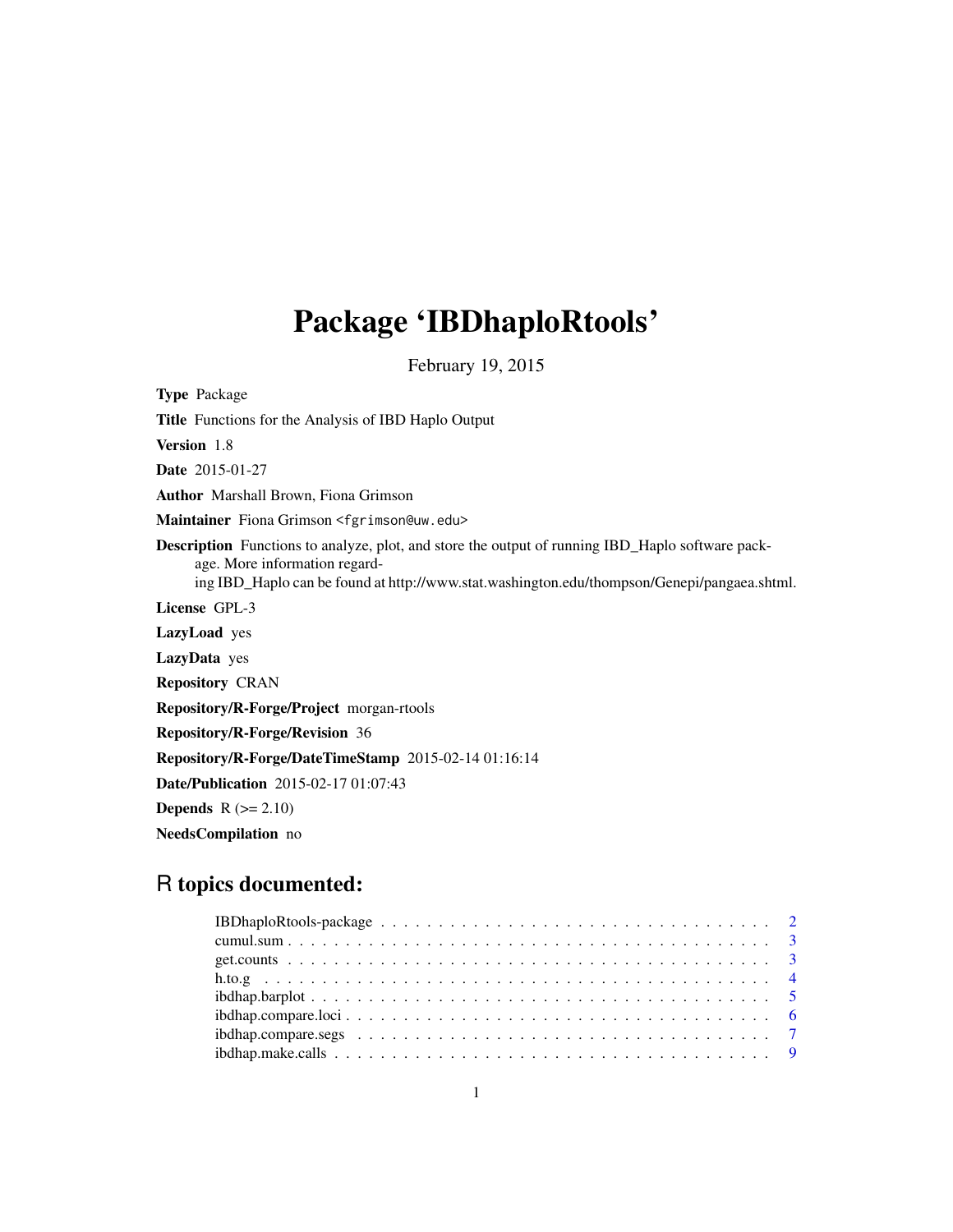<span id="page-1-0"></span>

|       | $ibdhap. seg. lengths \ldots \ldots \ldots \ldots \ldots \ldots \ldots \ldots \ldots \ldots \ldots \ldots \ldots 13$  |    |
|-------|-----------------------------------------------------------------------------------------------------------------------|----|
|       | $ibdhap.summary, calls \ldots \ldots \ldots \ldots \ldots \ldots \ldots \ldots \ldots \ldots \ldots \ldots \ldots 14$ |    |
|       |                                                                                                                       |    |
|       |                                                                                                                       |    |
|       |                                                                                                                       |    |
|       |                                                                                                                       |    |
|       |                                                                                                                       |    |
|       |                                                                                                                       |    |
|       |                                                                                                                       |    |
| Index |                                                                                                                       | 20 |
|       |                                                                                                                       |    |

IBDhaploRtools-package

*Functions for the Analysis of IBD Haplo output*

## Description

IBDhaploRtools consists of several functions to analyze, plot, and store the output of the IBD\_Haplo software package. More information regarding IBD\_Haplo can be found at www.stat.washington.edu/thompson/Genepi/pang

## Details

| Package:  | <b>IBDhaploRtools</b> |
|-----------|-----------------------|
| Type:     | Package               |
| Version:  | 1.8                   |
| Date:     | 2015-01-27            |
| License:  | $GPL-3$               |
| LazyLoad: | yes                   |

See the package vignette: vignette( "IBDhaploRtools\_tutorial" )

## Author(s)

Marshall D. Brown Fiona Grimson <fgrimson@uw.edu>

#### References

none

## Examples

# See the tutorial that outlines the use of all the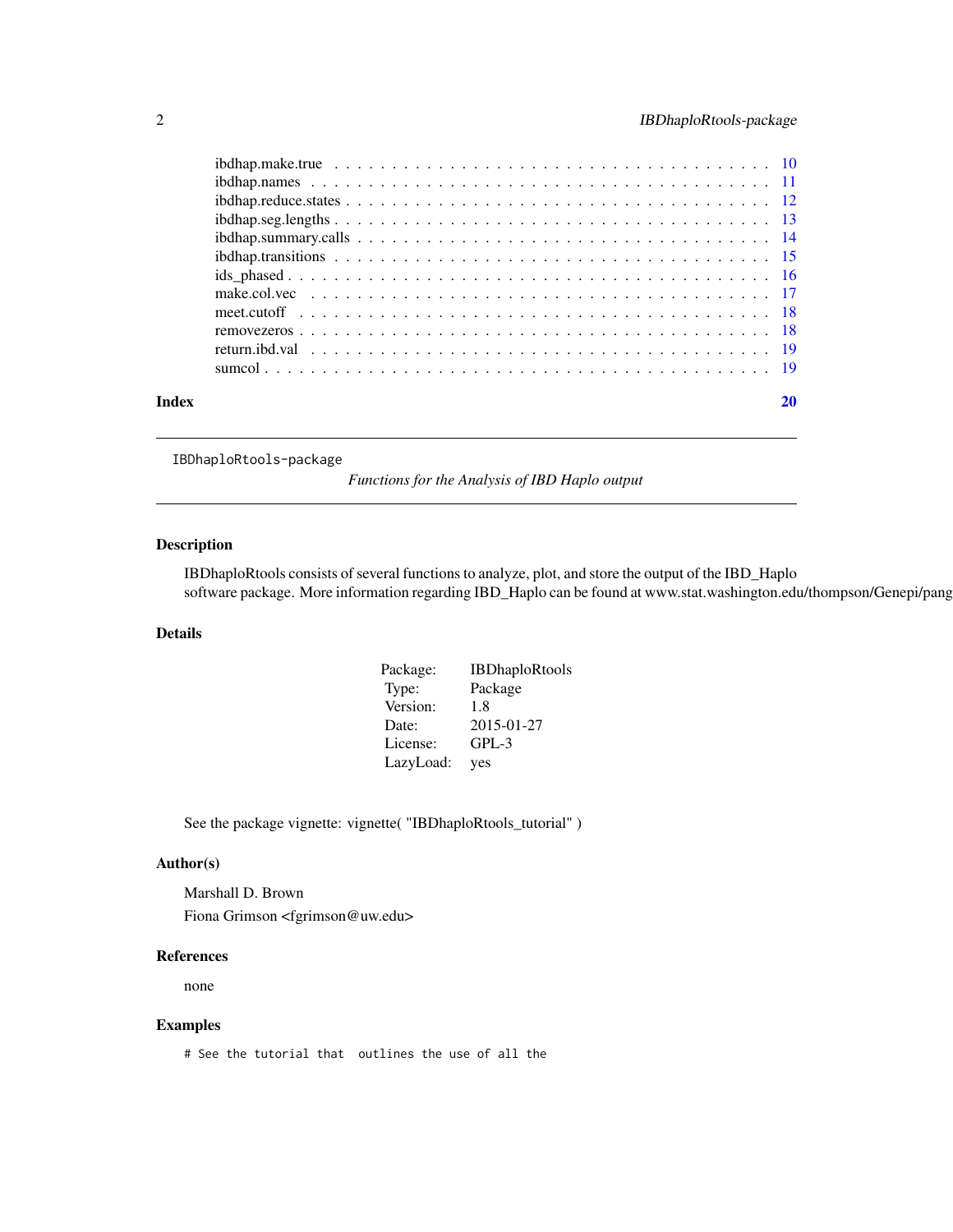#### <span id="page-2-0"></span>cumul.sum 3

# functions found in this package: # vignette( IBDhaploRtools\_tutorial )

cumul.sum *cumulative.sums*

## Description

Calculate cumulative sum

## Usage

cumul.sum(x)

## Arguments

x is a vector

## Value

Returns a vector y where  $y[i]=sum(x[\langle i])$ 

## Examples

 $x = 1:10$ cumul.sum(x)

get.counts *get counts*

## Description

subroutine that counts transitions

## Usage

get.counts(x, state.num)

#### Arguments

x vector of data state.num scalar indicating number of states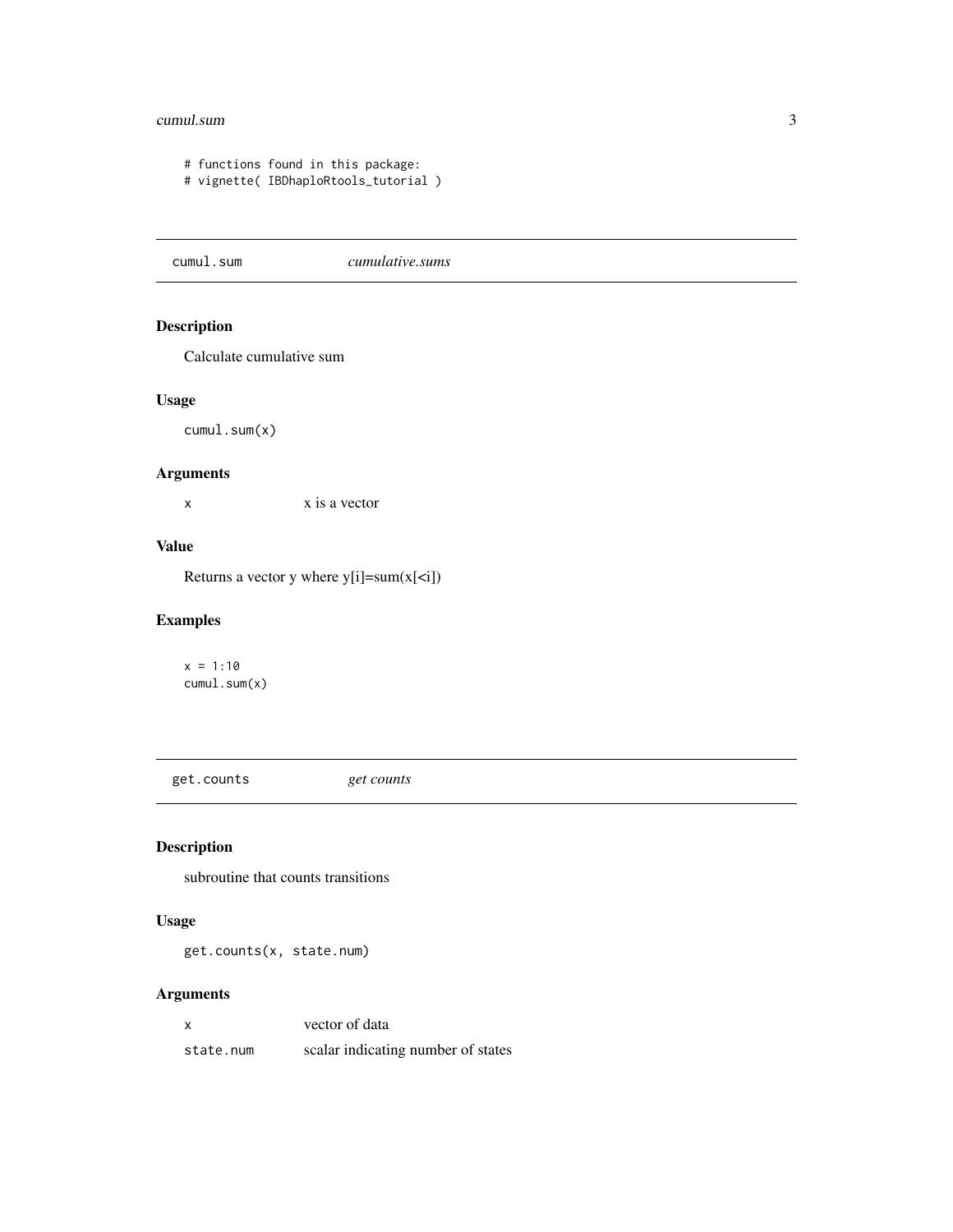<span id="page-3-0"></span>returns a state.num by state.num matrix of transition counts

## Examples

 $x = sample( 1:5, size = 20, replace = TRUE)$ get.counts(x, 5)

## h.to.g *Convert haplotype states to genotype states*

## Description

Convert haplotype states (1 - 15) to genotype states (1 - 9)

## Usage

h.to.g(hap.states)

## Arguments

hap.states vector or matrix of haplotype states. Values should be integers from 1-9

#### Value

vector or matrix of same dimension as hap.states but with the corresponding genotypic states.

#### Author(s)

F L Grimson

## Examples

```
## this example is taken from the package vignette.
##See vignette(IBDhaploRtools_tutorial)
```

```
data(trueibd_phased)
trueibd_unphased <- h.to.g( trueibd_phased )
```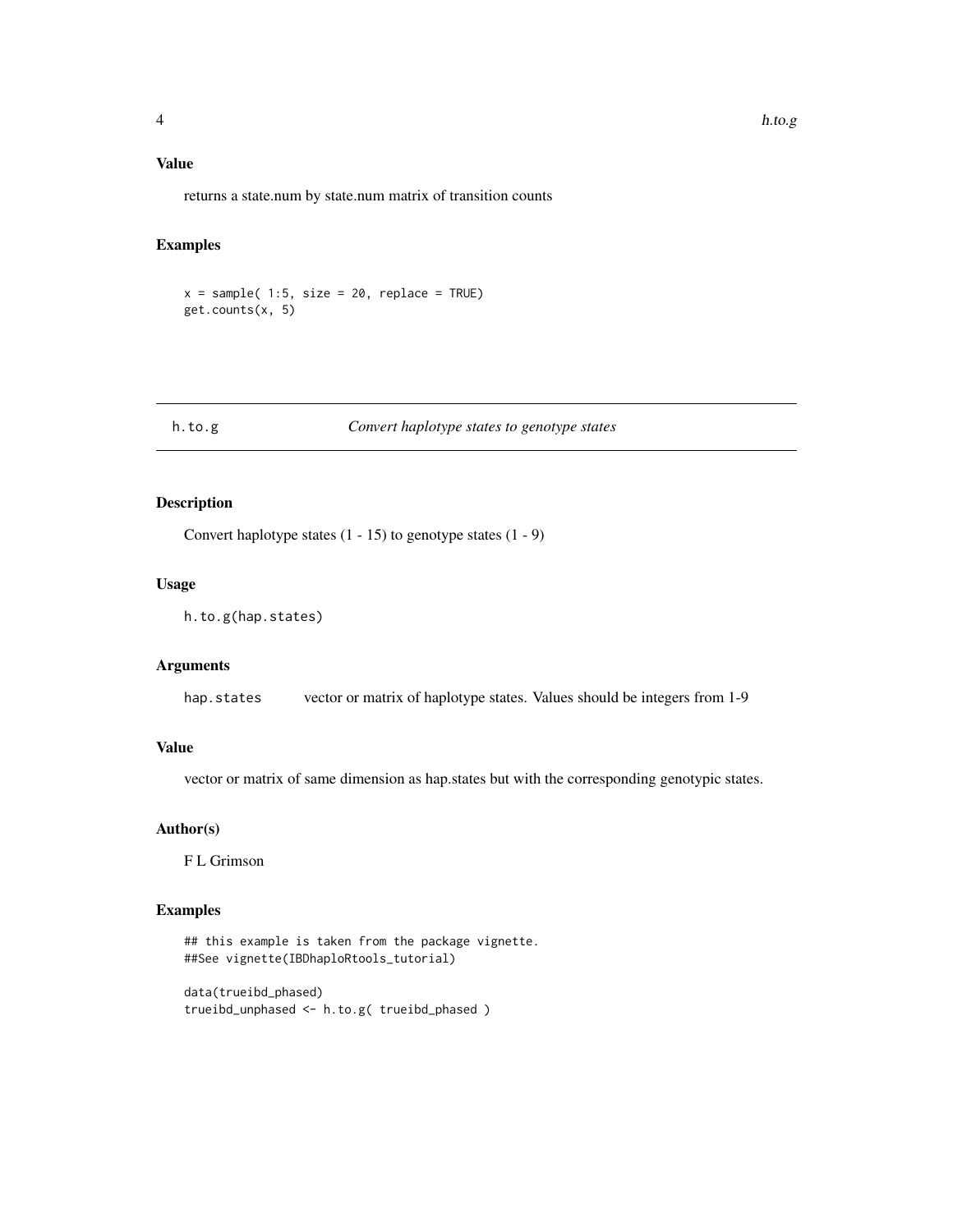#### <span id="page-4-0"></span>Description

Graphically displays regions of any ibd sharing, no ibd sharing and no calls along a chromosome for a set of haplotypes / pair of genotypes.

#### Usage

```
ibdhap.barplot(x, data.type = c("h", "g", "r"), col = c("grey", "red","white"), position = NA, top = 1, bottom = 0, density = 50, ...)
```
#### Arguments

| $\mathsf{x}$ | A vector of ibd states (with values $0 - 15$ for haplotypic, 0-9 genotypic, one for<br>each marker). This is expected to be a single column taken from the output of<br>ibdhap.make.states.                              |
|--------------|--------------------------------------------------------------------------------------------------------------------------------------------------------------------------------------------------------------------------|
| data.type    | "h" : haplotypic data "g" : genotypic data (or hap data ran as genotypic) "r" : re-<br>duced data (output from running ibdhap.reduce.states and then ibdhap.make.states)                                                 |
| col          | Vector consisting of three colors. The colors represent no calls, any ibd shared,<br>and no ibd shared, respectively.                                                                                                    |
| position     | A position vector, with the same length as x describing the positions (in cM,<br>M, or any other metric) of each marker. If positions is not included, "segment<br>length" refers to number of SNPs making up a segment. |
| top          | top value of rectangles in barplot                                                                                                                                                                                       |
| bottom       | bottom value of rectangles in barplot                                                                                                                                                                                    |
| density      | density of diagonal lines filling each segment in lines per sq inch.                                                                                                                                                     |
| $\ddotsc$    | additional graphical parameters                                                                                                                                                                                          |

## Author(s)

MD Brown

## Examples

```
## this example is taken from the package vignette.
##See vignette(IBDhaploRtools_tutorial)
```
data(qibd\_phased) data(ids\_phased)

```
phased.gold <- ibdhap.make.calls( qibd.file = qibd_phased,
                  ids.file= ids_phased, cutoff = 0.8)
```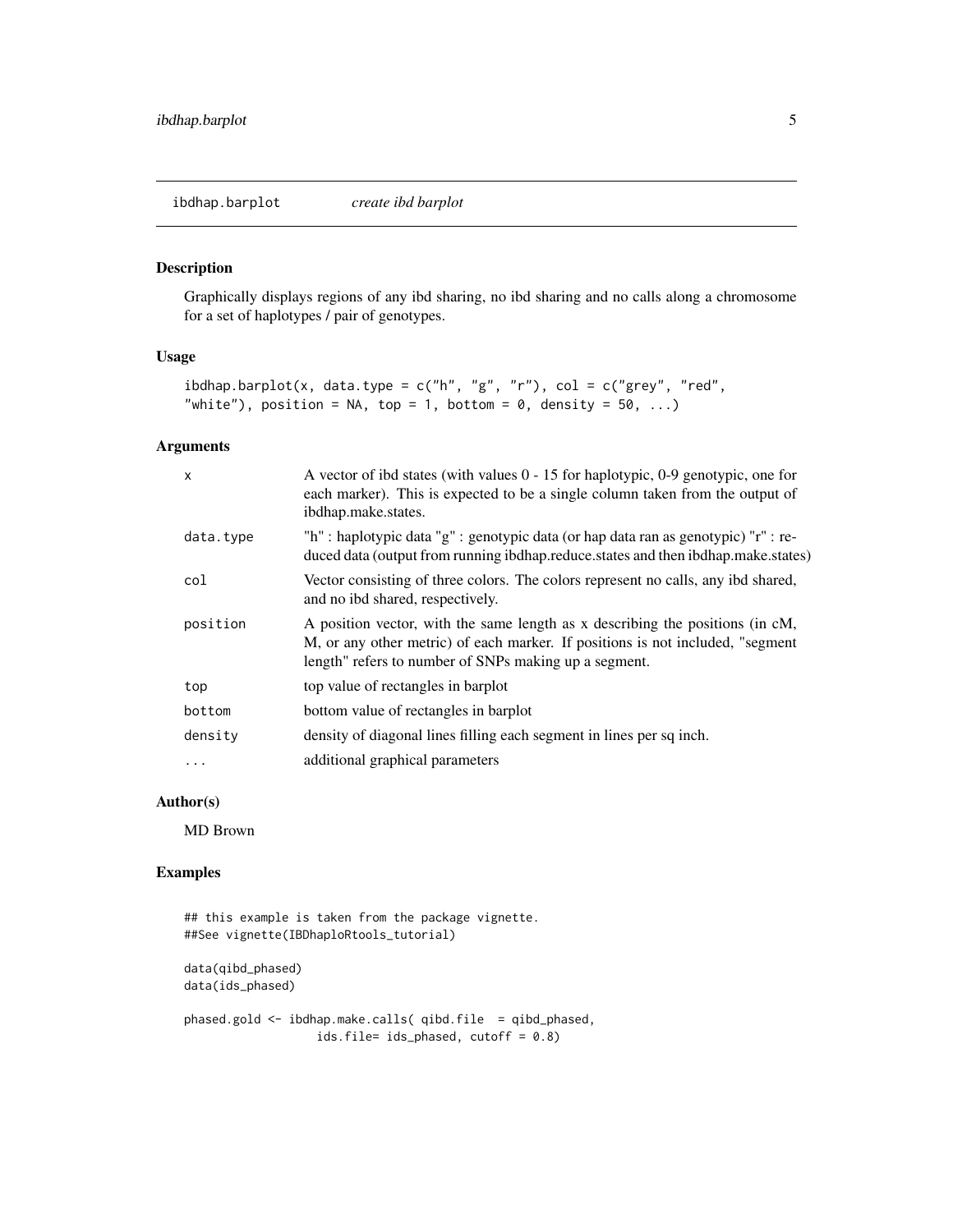```
par(mfrow=c(4,1))
ibdhap.barplot(phased.gold[,1], data.type="h", xlab="", ylab="")
ibdhap.barplot(phased.gold[,2], data.type="h", xlab="", ylab="")
ibdhap.barplot(phased.gold[,3], data.type="h", xlab="", ylab="")
ibdhap.barplot(phased.gold[,4], data.type="h", xlab="", ylab="")
```
ibdhap.compare.loci *ibdhap compare.loci*

#### Description

Compares inferred ibd state with simulated "true" states. Calculates the proportion of markers called in the correct state, false positives (i.e. inferring ibd shared when none is shared), false negatives (i.e. inferring no ibd shared when ibd sharing is present) and the proportion of no calls.

#### Usage

ibdhap.compare.loci(calls, true, data.type)

## Arguments

| calls     | The data frame created from running ibdhap make calls on ibd haplo output.                                                                                               |
|-----------|--------------------------------------------------------------------------------------------------------------------------------------------------------------------------|
| true      | The data frame of same dimension as calls, but with true (probably simulated)<br>ibd states.                                                                             |
| data.type | "h" : haplotypic data "g" : genotypic data (or hap data ran as genotypic) "r" : re-<br>duced data (output from running ibdhap.reduce.states and then ibdhap.make.states) |

## Value

Returns a list consisting of three matrices called "all", "ibd", "nonibd" and "categories".

The matrix for "all" contain a row for each of the following quantities, for all the loci:

Number of sites

Called Correctly

Called IBD Incorrectly

Called noIBD Incorrectly

The matrix for "ibd" contains a row for each of the following quantities, based on just the loci that are truly in an IBD state:

Number of sites

Called Correctly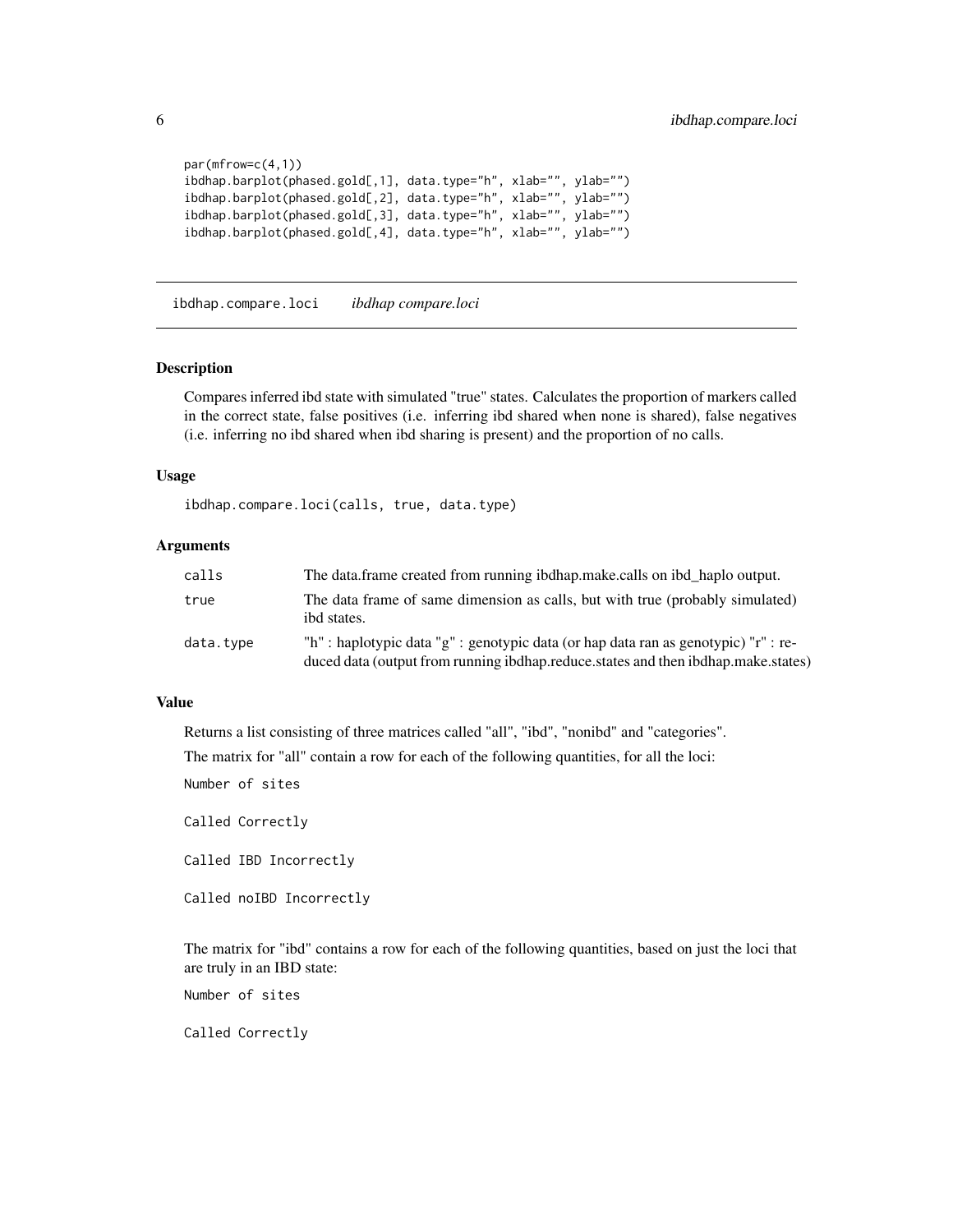<span id="page-6-0"></span>Called as wrong IBD Called as no IBD

No-call

The matrix for "nonibd" contains a row for each of the follwing quantities, based on just the loci that are truly in an non-ibd state:

Number of sites Called Correctly Called as IBD No-call

Finally, the matrix for "categories" tabulates the percentage of the loci that are truly in, and called to be in, each IBD state.

#### Author(s)

Fiona Grimson

#### Examples

```
## this example is taken from the package vignette.
##See vignette(IBDhaploRtools_tutorial)
data(qibd_phased)
data(ids_phased)
data(trueibd_phased)
phased.gold <- ibdhap.make.calls( qibd.file = qibd_phased,
                   ids.file= ids_phased, cutoff = 0.8)
ibdhap.compare.loci(phased.gold, trueibd_phased, "h")
```
ibdhap.compare.segs *ibdhap compare segments*

#### Description

Compares inferred ibd states with simulated "true" states. Calculates segments of ibd in the true data, giving descriptions of the segments and the proportion of correct and incorrect calls within the segments.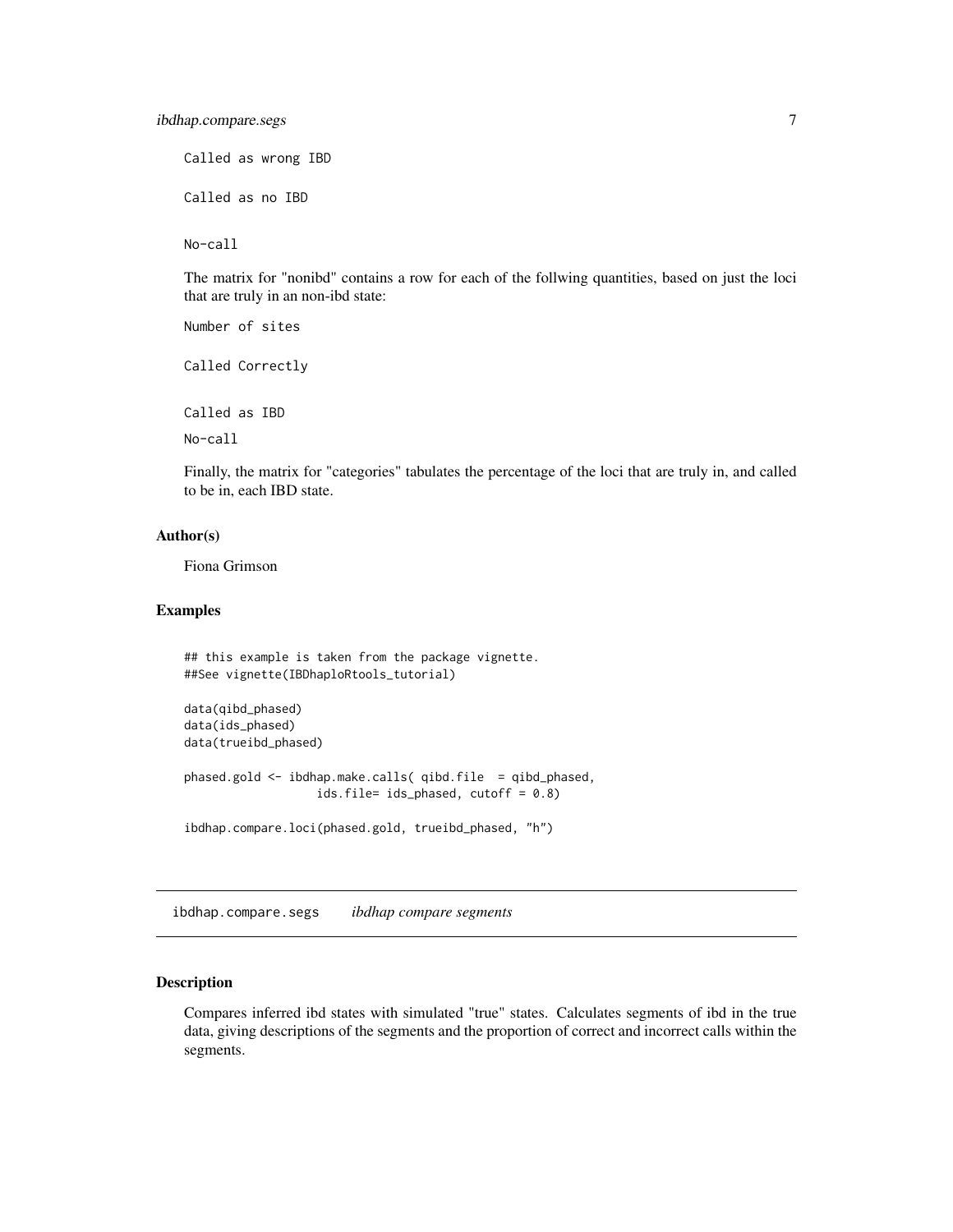#### Usage

```
ibdhap.compare.segs(calls, true, data.type, seg.cutoff, pos=NA)
```
#### Arguments

| calls      | The data.frame created from running ibdhap.make.calls on ibd_haplo output.                                                                                                                                                                                                           |
|------------|--------------------------------------------------------------------------------------------------------------------------------------------------------------------------------------------------------------------------------------------------------------------------------------|
| true       | The data frame of same dimension as calls, but with true (probably simulated)<br>ibd states.                                                                                                                                                                                         |
| data.type  | "h" : haplotypic data "g" : genotypic data (or hap data ran as genotypic) "r" : re-<br>duced data (output from running ibdhap.reduce.states and then ibdhap.make.states)                                                                                                             |
| seg.cutoff | A scalar value between 0 and 1 to act as the cutoff value, that is, the percentage<br>of loci in the segment whose calls must agree to call the segment for a particular<br>ibd state.                                                                                               |
| pos        | A position vector with the same length as the number of loci (rows of calls or<br>true) describing the positions in $cM$ , M or any other metric of each marker. If<br>positions are not included, the segment lengths reported will be the number of<br>markers making up a segment |

## Value

Returns a list containing two elememts "seg.stats", "seg.info".

The "seg.stats" matrix has a row for each of the following statistics

Number of segments

Number of IBD segments

IBD segs called correctly

IBD segs called no-IBD

IBD segs called wrong IBD

IBD segs with no call

The "seg.info" matrix has a row for each segment of IBD in the true data and a column for each of the following statistics for each segment.

seg.length true.state seg.call mode.call prop.corr

## Author(s)

Fiona Grimson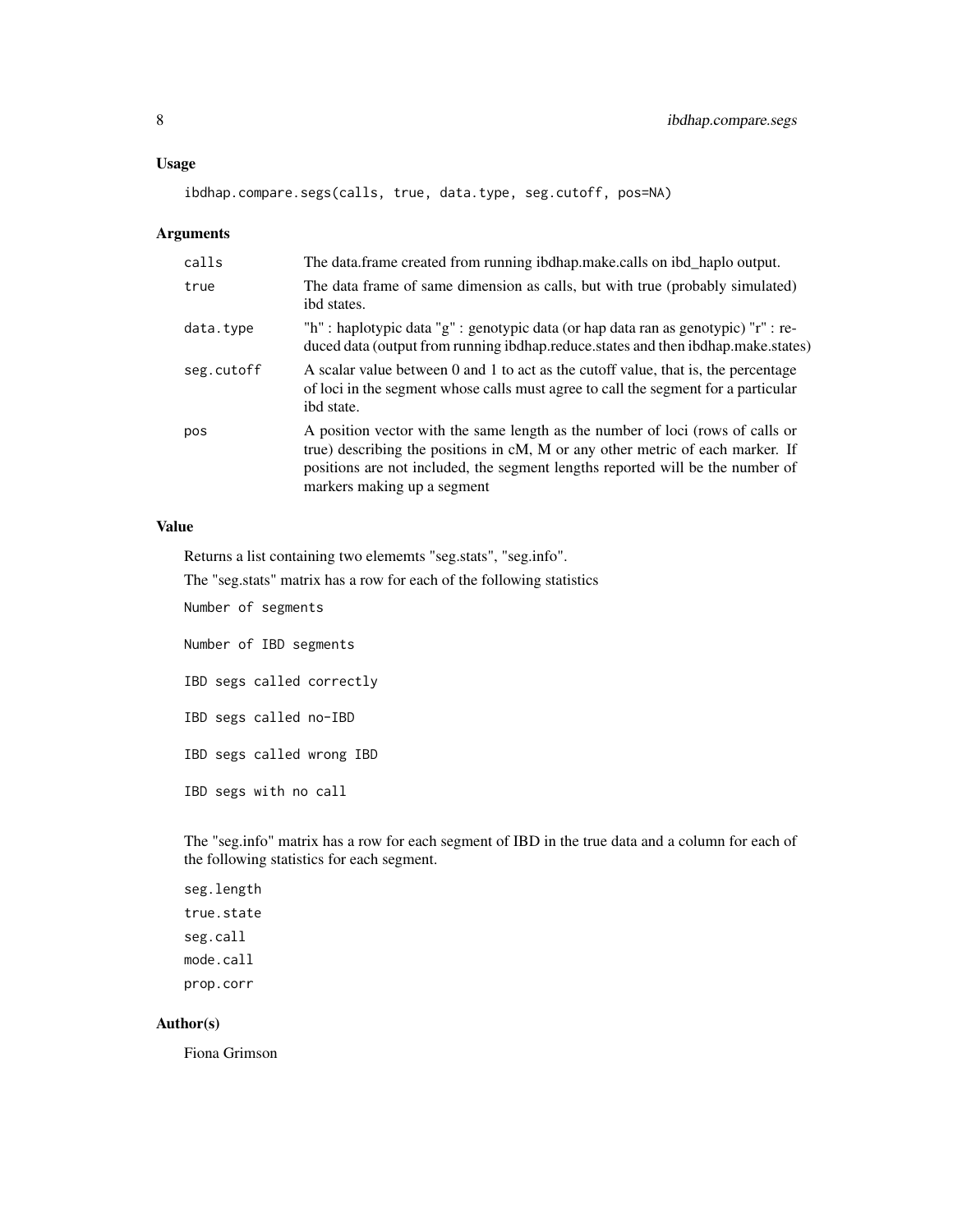## <span id="page-8-0"></span>ibdhap.make.calls 9

## Examples

```
## this example is taken from the package vignette,
## See vignette(IBDhaploRtools_tutorial)
data(qibd_phased)
data(ids_phased)
data(trueibd_phased)
phased.gold <- ibdhap.make.calls( qibd.file = qibd_phased,
                  ids.file= ids_phased, cutoff = 0.8)
ibdhap.compare.segs(phased.gold, trueibd_phased, "h", 0.8, pos=NA)
```
ibdhap.make.calls *ibdhap.make.calls*

#### Description

Stores and simplifies the qibd files created by IBD Haplo by "calling" a marker to be in an ibd state if it's marginal probability meets some "cutoff" value, a zero or "no call" is assigned to a marker in which no single state meets the value assigned to "cutoff". The R data.frame that this function creates is expected by other functions in this package.

#### Usage

```
ibdhap.make.calls(qibd.filename = NULL, ids.filename = NULL, qibd.file
= NULL, ids.file = NULL, cutoff = 0.8)
```
## Arguments

| gibd.file     | A matrix of the contents of the qibd.out file the is produced from running ibd_haplo.<br>If this is left as the default NULL, qibd.filename should be specified                                                                                                                                                                                                                                  |
|---------------|--------------------------------------------------------------------------------------------------------------------------------------------------------------------------------------------------------------------------------------------------------------------------------------------------------------------------------------------------------------------------------------------------|
| gibd.filename | The filename (location) of the qibd.out file the is produced from running ibd_haplo.<br>This is to be input as a character string. The qibd file will be loaded from this<br>location if qibd.file is not specified.                                                                                                                                                                             |
| ids.file      | A matrix of the .ids file used to run ibd_haplo.If this is left as the default NULL,<br>ids.filename should be specified                                                                                                                                                                                                                                                                         |
| ids.filename  | The filename (location) of the ids file used to run ibd_haplo. This is to be input<br>as a character string. The ids file will be loaded from this location if ids.file is<br>not specified.                                                                                                                                                                                                     |
| cutoff        | A scalar value between 0 and 1 to act as the "cutoff" value. This is the value<br>which, if the maximum marginal probability of an ibd state is greater than, that<br>marker will be called that state. Otherwise, the marker is called as zero, which in<br>this context, means that there was not evidence enough to determine the specific<br>ibd state of that marker. Default value is 0.8. |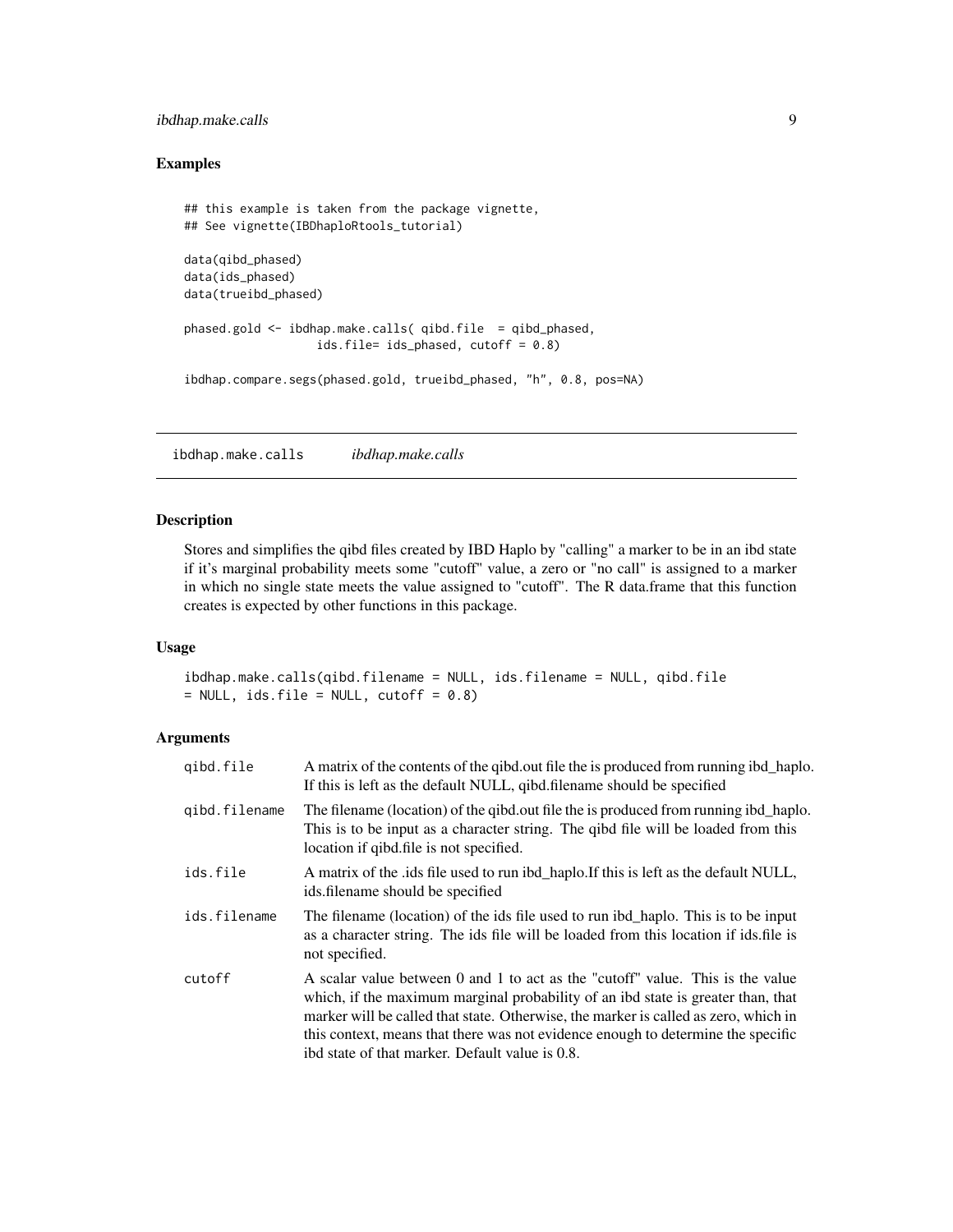#### Value

Returns a data.frame with  $\text{ncol} = \# \text{ of sets of haplotypes/ pairs of genotypes in the qibd file.$ # of markers/SNPs Each column of this data.frame consists of integers (0 - 15 for haplotypes, 0-9 for genotypic data) corresponding to the ibd state at that marker (if the probability of that state for the marker is maximal and exceeds "cutoff" value, or a 0 value (for no call).

#### Note

This data.frame is required for all other functions in this package, so calling this function first is required.

#### Author(s)

M.D. Brown

### Examples

```
## this example is taken from the package vignette.
##See vignette(IBDhaploRtools_tutorial)
data(qibd_phased)
data(ids_phased)
phased.gold <- ibdhap.make.calls( qibd.file = qibd_phased,
                  ids.file= ids_phased, cutoff = 0.8)
## alternatively, specify the file location, e.g.
## qibd.filename <- '~/Documents/qibd_unphased_2011.gold'
## ids.filename <- '~/Documents/ids_unphased_2011.gold'
## phased.gold <- ibdhap.make.calls( qibd.filename = qibd.filename,
## ids.filename = ids.filename, cutoff = 0.8)
```
ibdhap.make.true *ibdhap make true states*

#### Description

This function reads ibd\_haplo output of true (simulated) ibd states into an R matrix data structure. The true states are compared to the state calls.

#### Usage

```
ibdhap.make.true( true.filename )
```
#### Arguments

true.filename The filename of the true pairwise ibd states from, for example, outfifteenibd.txt or outnineibd.txt

<span id="page-9-0"></span>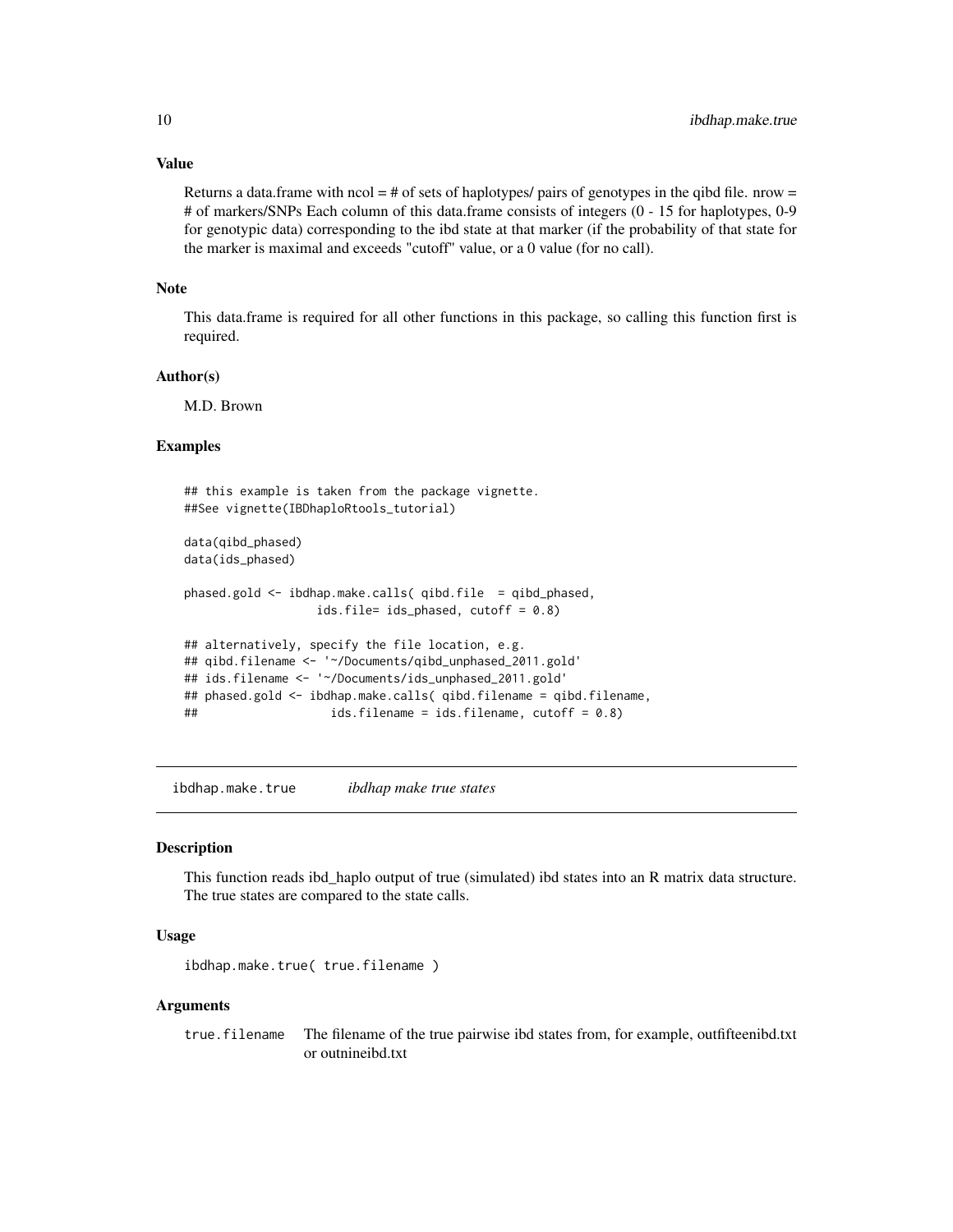## <span id="page-10-0"></span>ibdhap.names 11

## Value

An R matrix data structure with a column for each pairwise comparison in the input file. The pair names are thrown away.

#### Examples

```
## For an existing file called "outfifteenibd.txt" use
## ibdhap.make.true( "outfifteenibd.txt" )
## An example of a data set already read into R is
## data( trueibd_phased )
```
ibdhap.names *Get chromosome names*

## Description

Get identifying infomation of chromosomes making up each set, this consists of a number identifying the individual and 0/1 indicator of which of their two chromosomes was used.

#### Usage

ibdhap.names(ids.file=NULL, ids.filename = NULL)

## Arguments

| ids.file     | A matrix of the .ids file used to run ibd_haplo.If this is left as the default NULL,<br>ids. filename should be specified                                                                    |
|--------------|----------------------------------------------------------------------------------------------------------------------------------------------------------------------------------------------|
| ids.filename | The filename (location) of the ids file used to run ibd haplo. This is to be input<br>as a character string. The ids file will be loaded from this location if ids file is<br>not specified. |

## Value

Matrix with a row for each set of chromosomes and two columns for each constituent chromosome. The first column is the individual number and the second column indicates which of their two chromosomes is used.

#### Author(s)

F L Grimson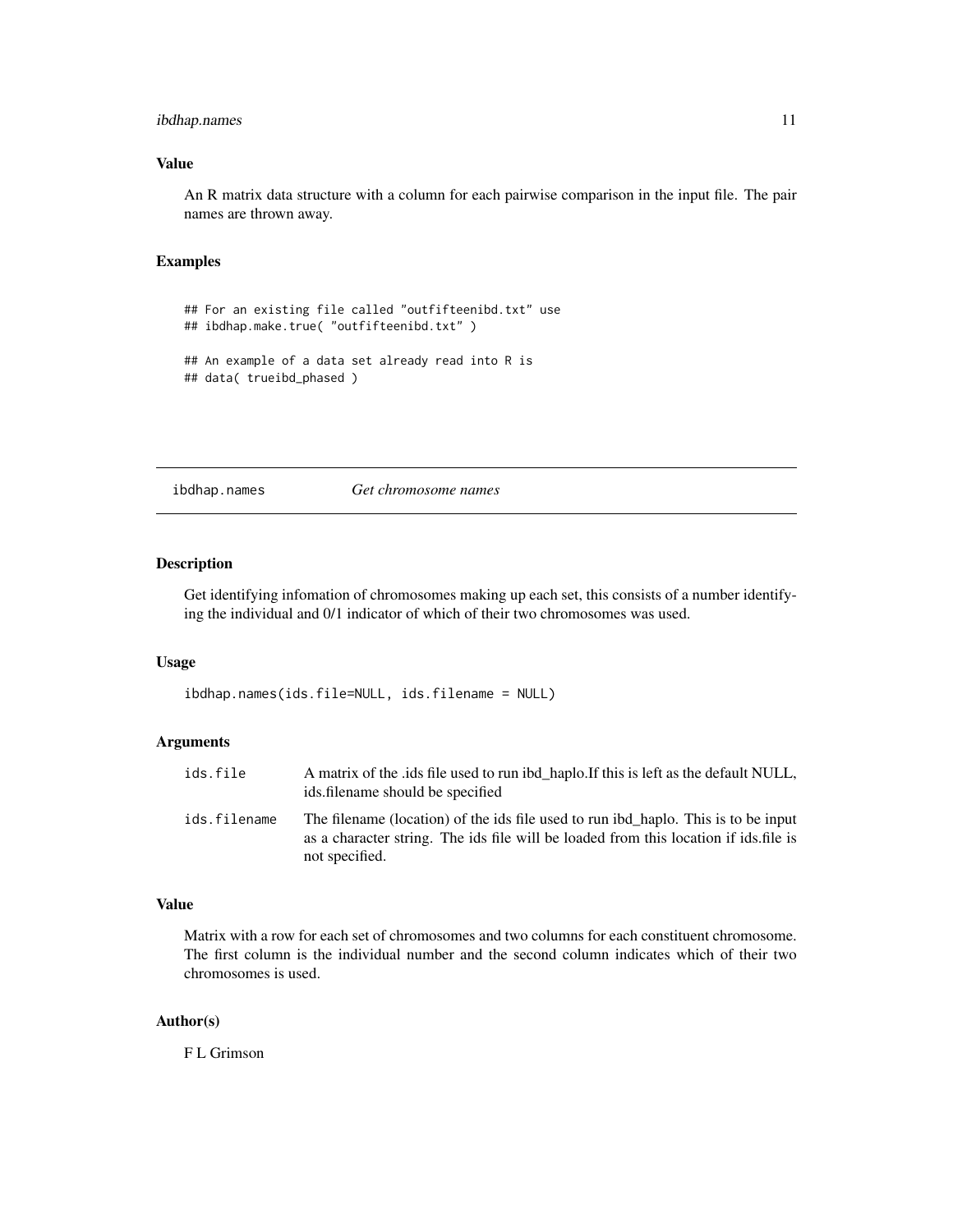#### Examples

```
## this example is taken from the package vignette.
##See vignette(IBDhaploRtools_tutorial)
data(ids_phased)
ibdhap.names( ids.file = ids_phased )
```
ibdhap.reduce.states *ibdhap reduce states*

#### Description

This function reduces the columns of a qibd.out file created by ibd\_haplo by summing probabilities over certain columns. When reducing an output file that was run on haplotypes, this script will sum over columns 1-8 (other), 9-10 (2 pairs chrs. ibd), 11-14 (one pair of chrs. ibd),and 15 (no ibd). When reducing a file from genotypic date, the corresponding columns are summed over so that they reflect the same values ( other, one pair ibd, two pairs ibd, not ibd). A file will then be output with these probabilites displayed just like the original ibd\_haplo output qibd file.

#### Usage

ibdhap.reduce.states(qibd.filename, dat.filename, output.filename)

#### Arguments

| gibd.filename   | The filename of the qibd.out file the is produced from running ibd_haplo. This is<br>to be input as a character string. In the examples, this file is called "qibd_g.gold".                                                                      |
|-----------------|--------------------------------------------------------------------------------------------------------------------------------------------------------------------------------------------------------------------------------------------------|
| dat.filename    | The filename of the dat file used to run ibd haplo. This is the complicated pa-<br>rameter file that consists of three lines of values / indicators that tells ibd haplo<br>what to do. In the examples, this files is called "compu_4haps.dat". |
| output.filename |                                                                                                                                                                                                                                                  |
|                 | The name of the file that this function will print to. In the examples, this filename<br>is "test.file.txt".                                                                                                                                     |

#### Value

A txt document the looks exactly like the qibd file input, but the ibd state probabilities per marker are summed over in the manner described above.

## Author(s)

MD Brown

#### Examples

```
## See vignette("IBDhaploRtools_tutorial" )
```
<span id="page-11-0"></span>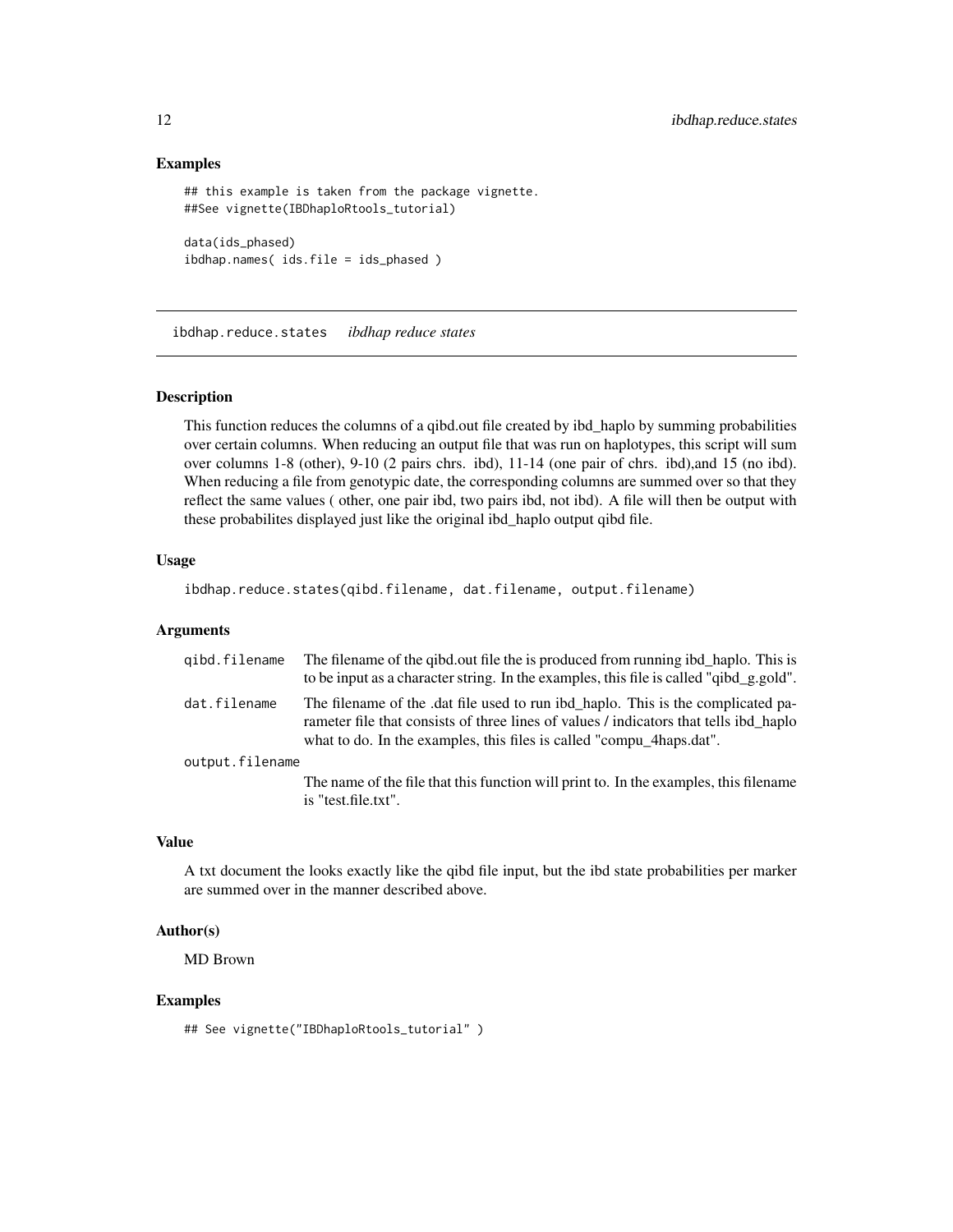#### <span id="page-12-0"></span>Description

Given the ibd states from a set of haplotypes/pair of genotypes (taken from a column of the output of ibdhap.make.states), this function creates a data.frame consisting of all segments of differing ibd state, paired with their respective length.

## Usage

 $ibdhap. seg. lengths(x, position = NA)$ 

#### Arguments

| x        | A vector of ibd states (with values $0 - 15$ for haplotypic, 0-9 genotypic, one for<br>each marker). This is expected to be a single column taken from the output of<br>ibdhap.make.states.                              |
|----------|--------------------------------------------------------------------------------------------------------------------------------------------------------------------------------------------------------------------------|
| position | A position vector, with the same length as x describing the positions (in cM,<br>M, or any other metric) of each marker. If positions is not included, "segment<br>length" refers to number of SNPs making up a segment. |

## Value

A data.frame with 2 columns and nrow =  $n(w(x)(number of markers))$ . column1 is the integer value corresponding to ibd state, column2 is the length of the segment for that state as measured by the positions vector.

#### Author(s)

MD Brown

#### Examples

```
## The function is currently defined as
function( x, position=NA ){
#x is a single column from ibdhap.make.states output
## NOT INCLUDING THE haplotype/genotype names!,
# thus it is the ibd.states from one pair of individuals (genotypes)
# or set of 4 haplotypes
```

```
n.marker<- length(x) #number of markers
```

```
#if positions are given, we use them, otherwise "length" refers to
# number of SNPs
if(is.element(position,NA)){position <- 1:(n.marker) }
```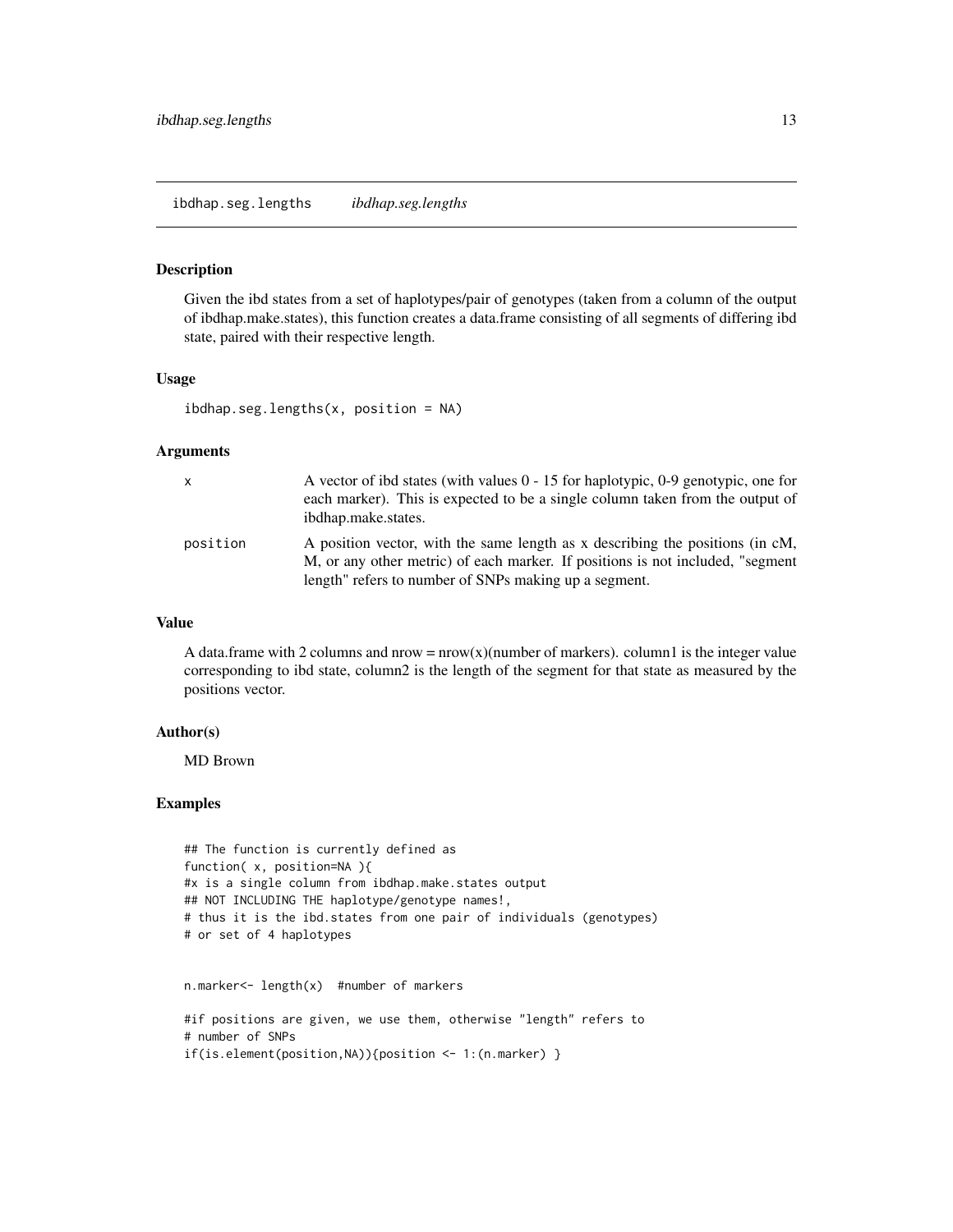```
# obtain a vector of ibd state change points --index where ibd state changes
change.points<-c(1)
for(imarker in 2:n.marker)
{
prev.val<-x[imarker-1]
val <- x[imarker]
if( prev.val!=val)
{
   change.points=c(change.points, imarker)
}
}
# tidy up the end of change.points
 if(change.points[length(change.points)]!= n.marker){change.points=c(change.points, n.marker)}
change.points.pos<-position[change.points]
seg.lengths<-diff(change.points.pos)
ibd.state<-x[change.points[1:length(seg.lengths)] ]
  return( as.data.frame(cbind(ibd.state = ibd.state, seg.lengths = seg.lengths)))
}
```
ibdhap.summary.calls *ibdhap summary of called states*

## Description

Summarizes the data created by ibdhap.make.states by giving mean lengths of ibd segments, mean proportions of ibd shared, and counts on ibd segments. This gives information on the group of sets of haplotypes/genotypes or on an individual pairing.

#### Usage

```
ibdhap.summary.calls(calls, data.type = c("h", "g", "r"), position = NA)
```
#### **Arguments**

| calls     | The data.frame created from running ibdhap.make.calls on ibd_haplo output.                                                                                                                                                                |
|-----------|-------------------------------------------------------------------------------------------------------------------------------------------------------------------------------------------------------------------------------------------|
| data.type | "h" : haplotypic data "g" : genotypic data (or hap data ran as genotypic) "r" : re-<br>duced data (output from running ibdhap.reduce.states and then ibdhap.make.states)                                                                  |
| position  | A position vector, with the same length as nrow(states.dat) describing the posi-<br>tions (in cM, M, or any other metric) of each marker. If positions is not included,<br>"segment length" refers to number of SNPs making up a segment. |

<span id="page-13-0"></span>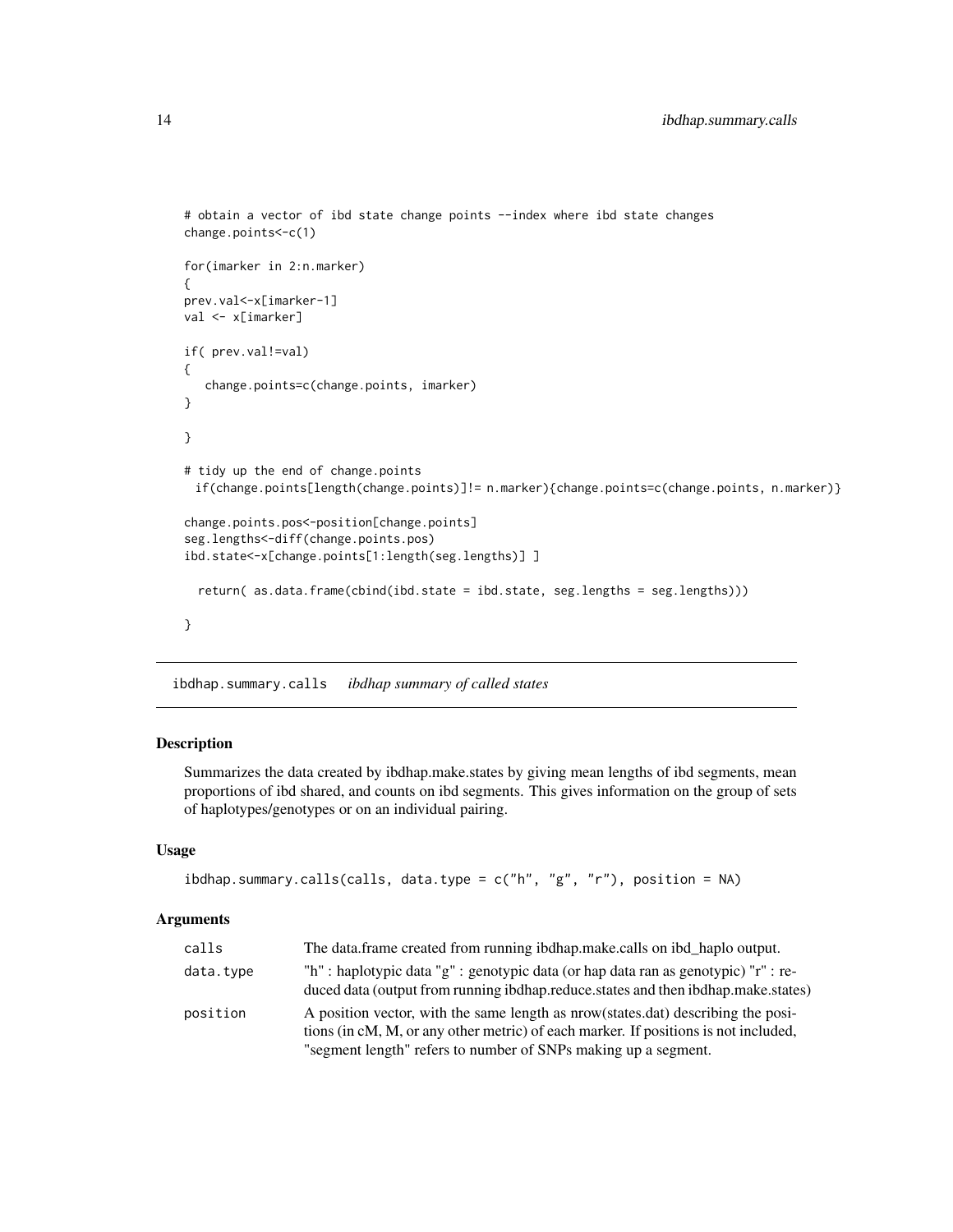## <span id="page-14-0"></span>ibdhap.transitions 15

#### Details

ibdhap.summary analyzes all the data it is given.If states.dat consists of more than one column, means are calculated across all sets of haplotypes. For summaries on only one set of haplotypes/pair of genotypes, just pass this function the column of data corresponding to the specific set on which you want summary statistics.

#### Value

Returns a list consisting of:

| mean.prop   | mean proportion of chromosomes called in any ibd shared, no ibd shared, and<br>no calls                                                                 |
|-------------|---------------------------------------------------------------------------------------------------------------------------------------------------------|
| mean.length | mean lengths of segments of chromosome called in any ibd shared, no ibd<br>shared, and no calls. Length is measured by the position vector (see above). |
| seg.counts  | total counts of segments of chromosome called in any ibd shared, no ibd shared,<br>and no calls                                                         |

## Author(s)

MD Brown

## Examples

```
## this example is taken from the package vignette.
##See vignette(IBDhaploRtools_tutorial)
data(qibd_phased)
data(ids_phased)
data(trueibd_phased)
```

```
phased.gold <- ibdhap.make.calls( qibd.file = qibd_phased,
                   ids.file= ids_phased, cutoff = 0.8)
```
summary.phased <- ibdhap.summary.calls( phased.gold, data.type="h")

ibdhap.transitions *create transition matrix*

#### Description

Creates a matrix of transition counts from when ibd state switches along the chromosome.

## Usage

```
ibdhap.transitions(calls, data.type = c("h", "g", "r"))
```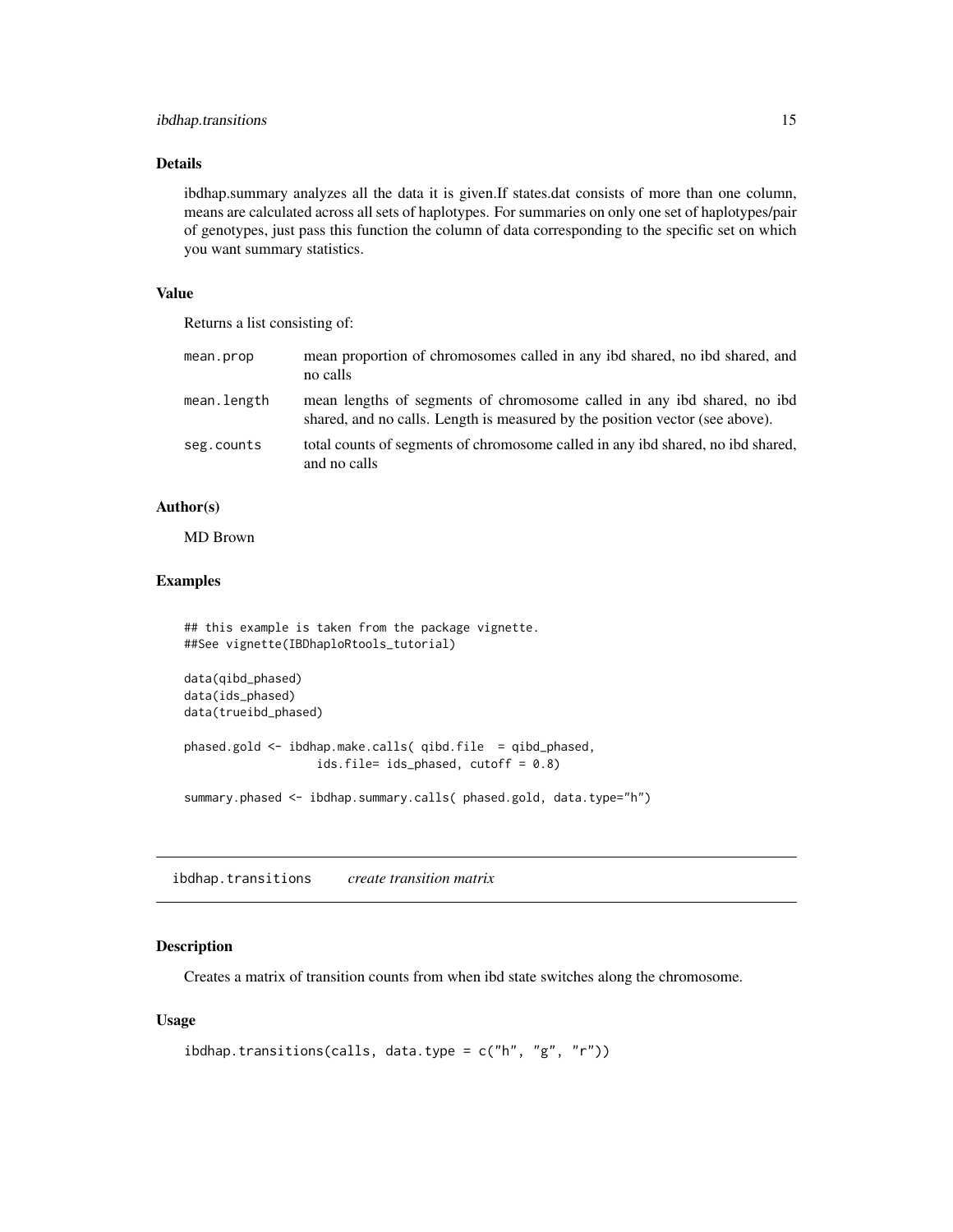#### <span id="page-15-0"></span>Arguments

| calls     | The data frame created from running ibdhap make calls on ibd haplo output.          |
|-----------|-------------------------------------------------------------------------------------|
| data.type | "h" : haplotypic data "g" : genotypic data (or hap data ran as genotypic) "r" : re- |
|           | duced data (output from running ibdhap.reduce.states and then ibdhap.make.states)   |

## Details

To create this matrix, all no calls are ignored. This is because, when transitioning out of being relatively certain of an ibd state, the marginal probabilities of ibd state by marker usually move into a segment of uncertainty (hence no calls) before it becomes relatively certain of an ibd state and therefore switches states.

## Value

A matrix of size 15 x 15 (haplotypic) or 9 x 9 (genotypic) that shows counts of ibd state transitions. Element [i,j] of the output is the number of times state i changed to state j in the data.

#### Author(s)

MD Brown

#### Examples

```
## this example is taken from the package vignette.
##See vignette(IBDhaploRtools_tutorial)
```

```
data(qibd_phased)
data(ids_phased)
data(trueibd_phased)
```

```
phased.gold <- ibdhap.make.calls( qibd.file = qibd_phased,
                  ids.file= ids_phased, cutoff = 0.8)
transitions.phased <- ibdhap.transitions(phased.gold, data.type="h")
```
ids\_phased *Example MORGAN IBDhaplo output*

#### **Description**

These files are example output from the MORGAN IBDhaplo program. There is an ids and qibd file produced in each IBDhaplo run. This output is from two runs, each on the same original data one of which was genotypic (unphased) and one of which was haplotypic (phased). The true ibd states of the data are given in trueibd\_phased, in terms of haplotypic IBD states.

There is also the vector posvec which gives the positions of each of the 2000 SNPs used in the data files.

Please refer to the MORGAN IBDhaplo documentation for information on how to generate these files and what they contain.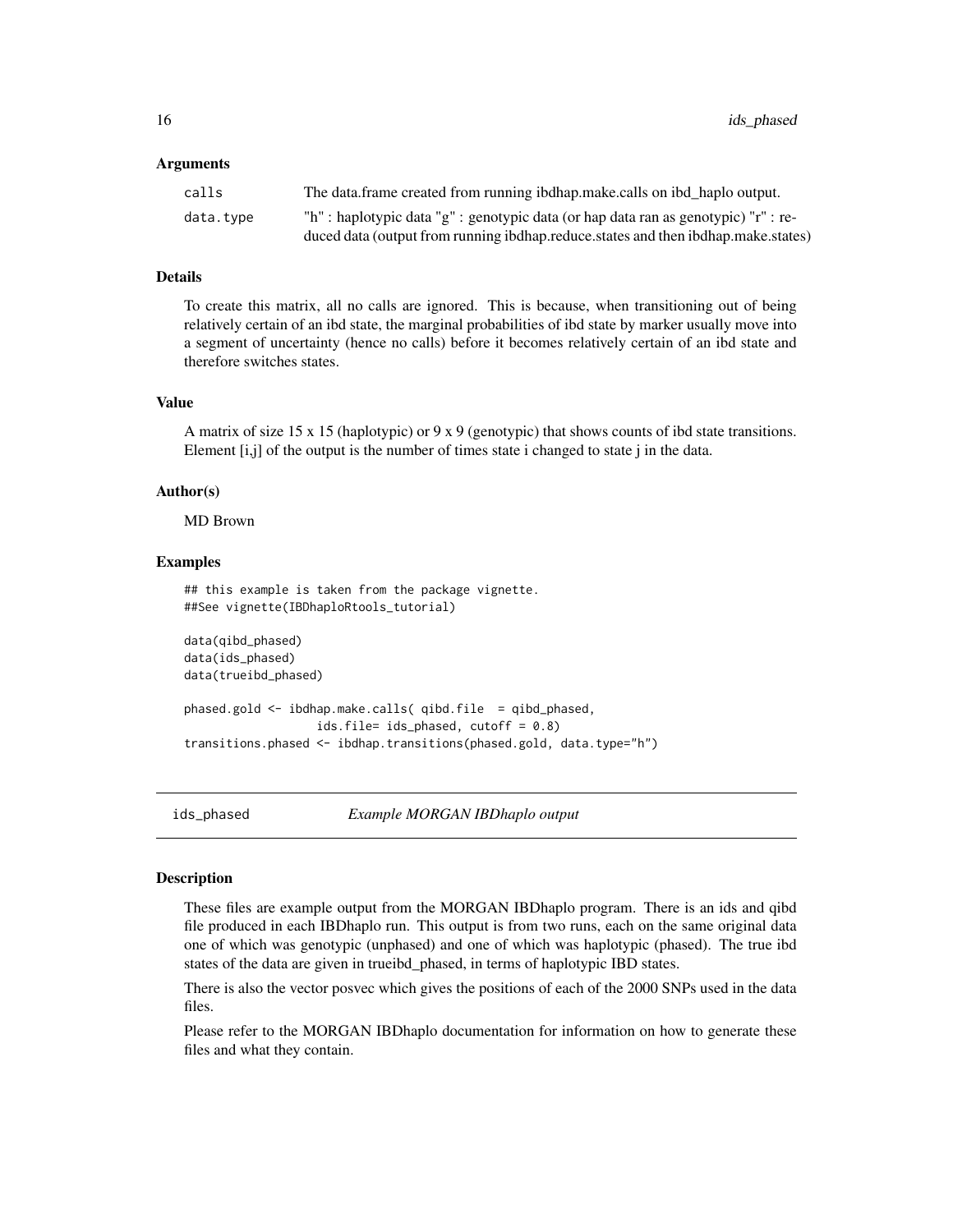## <span id="page-16-0"></span>make.col.vec 17

## Usage

ids\_phased

## Format

ids files contain a 4x11 matrix, qibd files contain an 8000x18 matrix.

## Source

MORGAN IBDhaplo

## References

http://www.stat.washington.edu/thompson/Genepi/pangaea.shtml

make.col.vec *make color vector*

## Description

utility function to make a vector of colors used for plotting

## Usage

```
make.col.vec(x, colors)
```
## Arguments

| x      | vector of $0, 1, 2$ 's           |
|--------|----------------------------------|
| colors | vector of "col1", "col2", "col3" |

## Value

returns vector of colors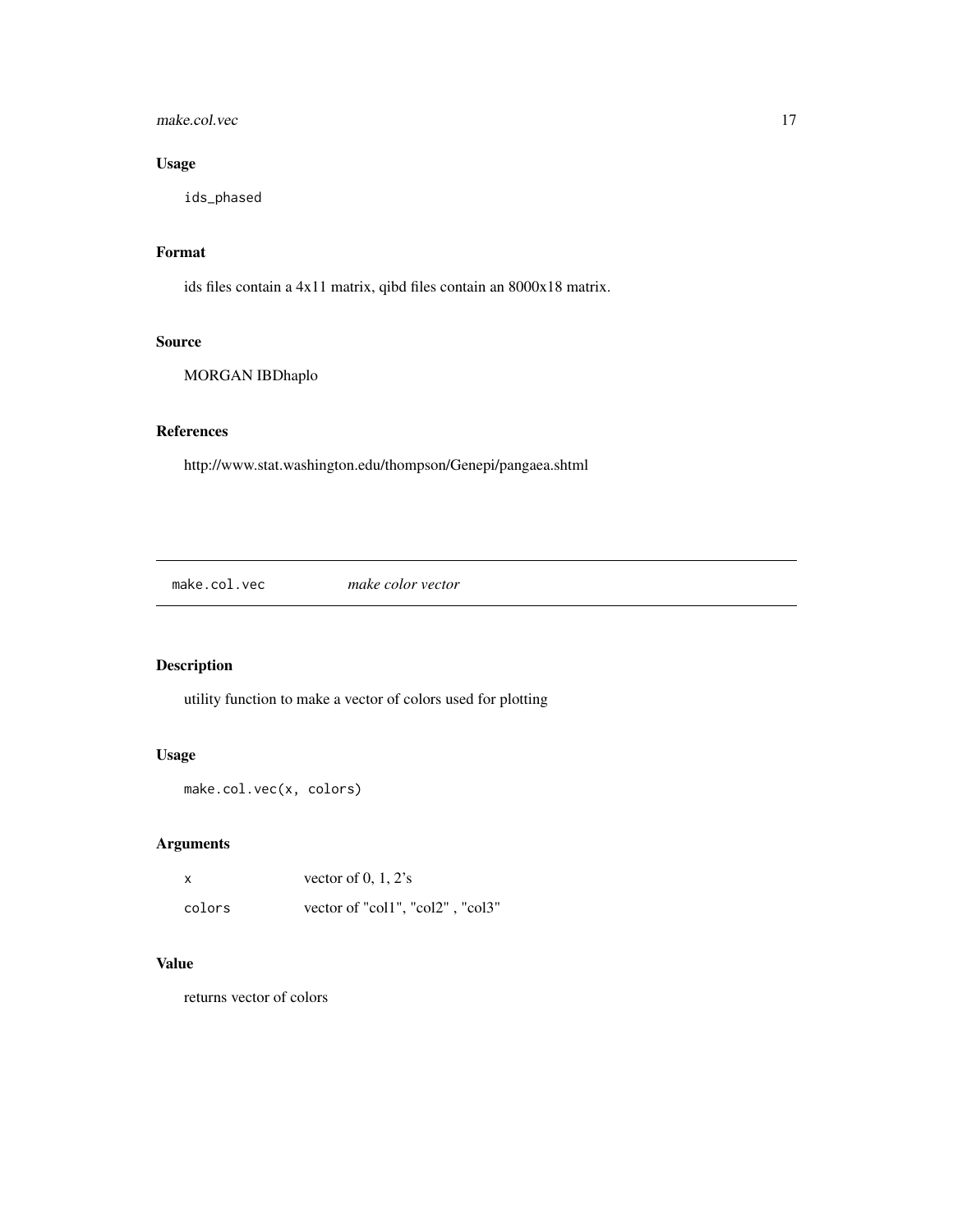<span id="page-17-0"></span>meet.cutoff *meet cutoff*

## Description

determines if a number is larger than a cutoff

## Usage

meet.cutoff(num, cutoff)

## Arguments

| num    | number to be tested         |
|--------|-----------------------------|
| cutoff | cutoff to be tested against |

#### Value

TRUE/FALSE

removezeros *remove zeros*

## Description

remove zeros from a vector

## Usage

removezeros(X)

## Arguments

X a vector

#### Value

the same vector but with zeros removed

## Examples

 $X = c(1, 0, 2, 0, 3)$ removezeros(X) ## equivalently X[X!=0]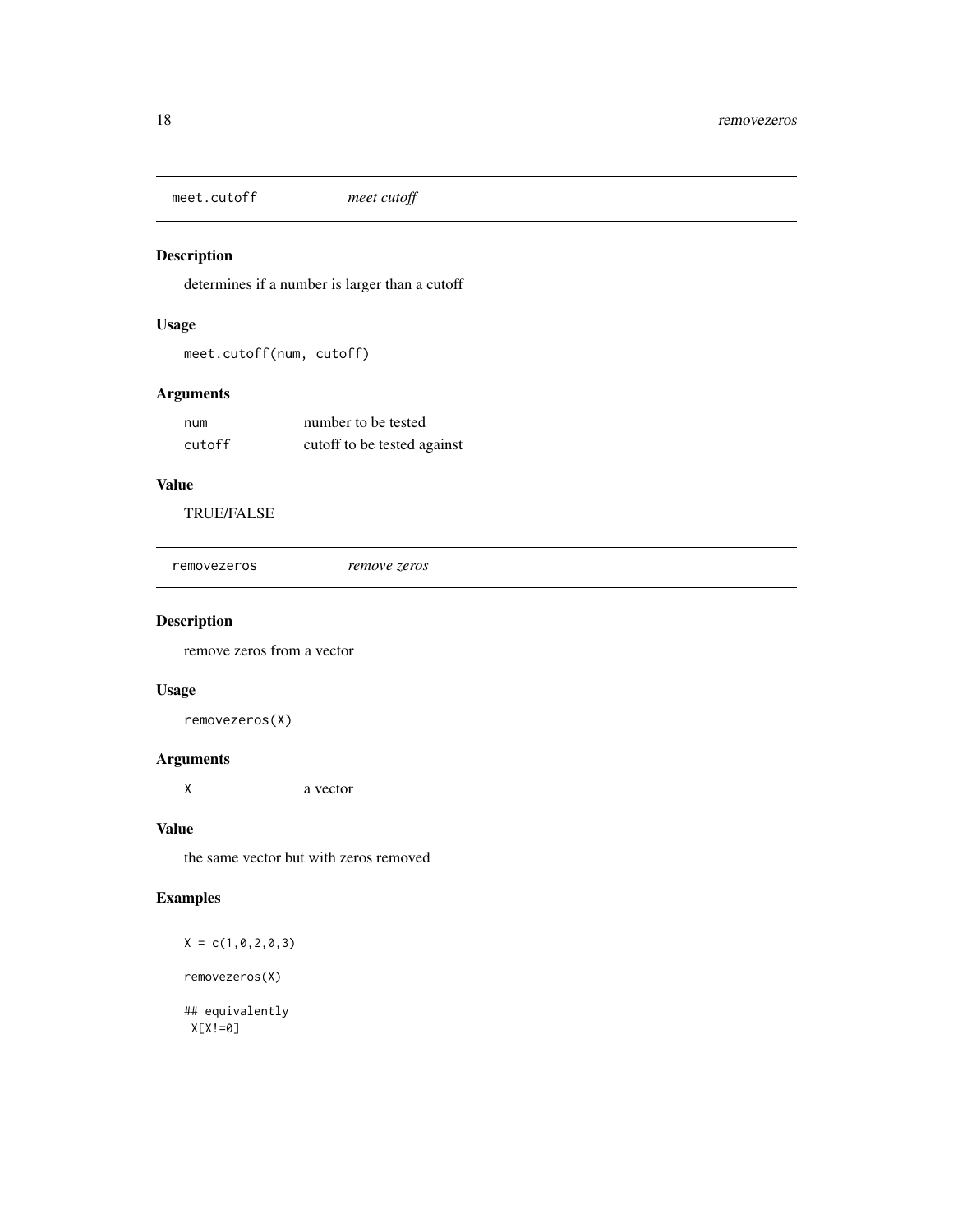<span id="page-18-0"></span>return.ibd.val *return ibd value*

## Description

utility function that returns the index of a 1, if there is one in this vector

### Usage

```
return.ibd.val(col.dat)
```
## Arguments

col.dat a vector of all zeros with at most a single 1

sumcol *sum over specific columns*

## Description

utility function to sum over pre-defined entries of a vector

### Usage

sumcol(rowdat)

#### Arguments

rowdat a vector of length 15

#### Value

a vector of length 4, since some elements were summed over